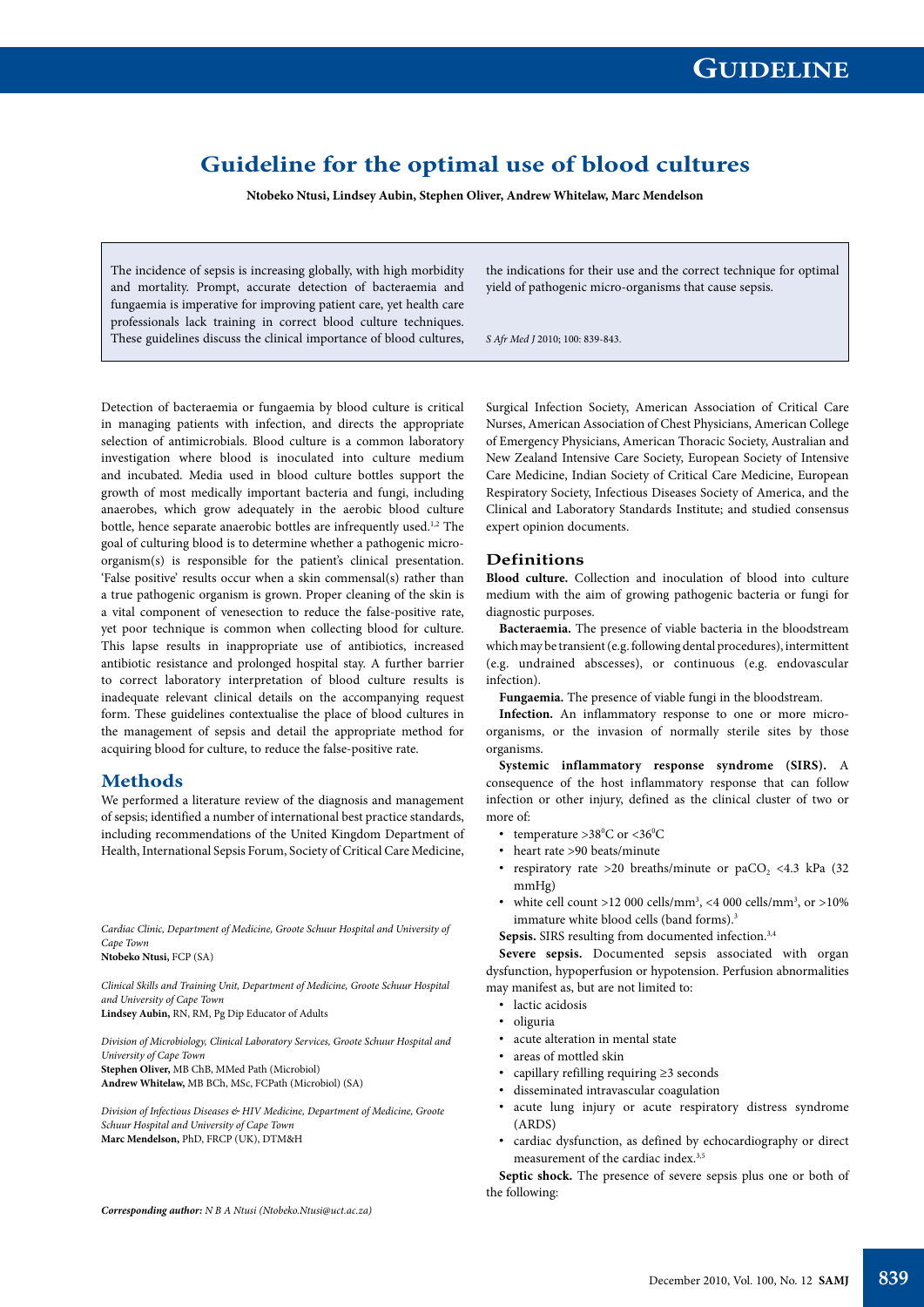- systemic mean blood pressure <60 mmHg (or <80 mmHg if the patient has baseline hypertension) despite adequate fluid resuscitation
- maintaining systemic mean blood pressure >60 mmHg (or >80 mmHg if the patient has baseline hypertension) requires support with inotropic/vasoactive agents. $3/4$

**Multi-organ dysfunction/failure.** Multi-organ failure is often a consequence of severe sepsis and septic shock, and refers to the presence of altered function affecting more than one organ in an acutely ill patient such that homeostasis cannot be maintained without intervention. Multiple organ dysfunction syndrome (MODS) is either primary (directly attributable to a well-defined insult) or secondary (as a consequence of the host response). MODS is characterised by, but not limited to, abnormalities in serum creatinine, platelet count, serum bilirubin, Glasgow coma score, pressure adjusted heart rate, and arterial oxygenation.3,5

#### **Sepsis and the significance of blood culture**

Some 1.8 million cases of sepsis occur worldwide each year;<sup>6</sup> however, owing to variable definitions and reporting, this is probably an underestimate. A more accurate estimate may be as high as 18 million, an incidence of 3/1 000 population.<sup>7</sup> Sepsis is the most common cause of death in non-coronary intensive care units worldwide.<sup>8,9</sup> The mortality rate from sepsis is generally between 30% and 70%, and is higher in persons with a pre-existing disease.<sup>3,8</sup> Elderly, critically ill and immunocompromised persons are particularly vulnerable.<sup>10</sup> Population-based studies of incidence and prevalence of sepsis in South Africa have not been undertaken.

There are several reviews of the pathophysiology of sepsis.  $^{\rm 11\text{-}16}$  The direct effects of invading micro-organisms, their toxic products, or both, may contribute to pathogenesis of sepsis. Important factors include endotoxin, bacterial cell wall components (peptidoglycan, muramyl dipeptide, and lipoteichoic acid), and bacterial products such as staphylococcal enterotoxin B, toxic shock syndrome toxin-1, pseudomonas exotoxin A, and M protein of haemolytic group A streptococci.<sup>17</sup> Cellular injury and organ dysfunction occur as a consequence of ischaemia,<sup>18</sup> cytopathic injury<sup>19</sup> and increased rate of apoptosis.20 Panendothelial activation in sepsis also leads to widespread tissue oedema, endothelial dysfunction, hypotension,

upregulation of adhesion molecules, and impaired anticoagulant properties leading to MODS.<sup>21</sup>

Blood culture plays an integral role in the evaluation of sepsis.<sup>22</sup> As bacteraemia is often associated with fever, clinicians are encouraged to obtain blood samples for culture from febrile patients.<sup>23</sup> The indications for blood culture are broad and ill-defined.<sup>24</sup> Other than pyrexia, clinical parameters alone are unhelpful in predicting bacteraemia and cannot be used in isolation to determine the timing of blood sampling for culture.25

#### **Clinical features of sepsis**

The clinical features of sepsis relate to the causative organism, the involved site, severity, and the host response to infection. Symptoms and signs of sepsis are usually superimposed on the patient's underlying illness and primary infection. Hence, their rate of development and clinical presentation varies. Common clinical features of sepsis include lethargy, fever (although hypothermia may occur) and an elevated or reduced white blood cell count.<sup>26</sup> Sweating, rigors, tachycardia, hypotension, tachypnoea, warm peripheries, confusion, oliguria and jaundice may also occur (Table I).

#### **Diagnosis of sepsis**

Sepsis is primarily a clinical diagnosis, supported by laboratory investigation and imaging. Culture of specimens from a sterile site is the gold standard microbiological investigation and the key to successful diagnosis.<sup>27,28</sup> Occasionally, serology may aid diagnosis. Culture is a slow process compared with rapid molecular diagnostic tests that detect genetic material and can be used at the 'point-ofcare.<sup>29</sup> A point-of-care test for sepsis would be an extremely useful addition to the diagnostic armory.

The indications for blood culture are shown in Table II. Although only 5 - 15% of blood cultures drawn in febrile patients are positive, approximately half of all patients with severe sepsis demonstrate bacteraemia at the time of diagnosis.<sup>30</sup> The presence or absence of a positive blood culture does not appear to influence outcome of sepsis, suggesting that prognosis is more related to severity of sepsis.<sup>31</sup> Hospital-acquired infections (HAI) diagnosed from blood culture have a higher mortality than those acquired in the community.<sup>32</sup>

| Symptoms                                                                            | Signs                                                 | Laboratory findings                                        |
|-------------------------------------------------------------------------------------|-------------------------------------------------------|------------------------------------------------------------|
| Rigors                                                                              | Temperature increase or decrease                      | Leucocytosis or leucopenia                                 |
| Sweating                                                                            | Tachycardia                                           | Hypoalbuminaemia                                           |
| Nausea and vomiting                                                                 | Hypotension                                           | Increased INR, increased APTT, decreased<br>platelets, DIC |
| Symptoms related to affected organ system<br>(e.g. cough, diarrhoea, dysuria, etc.) | Tachypnoea, hyperventilation (acute lung)<br>injury)  | Hyperglycaemia                                             |
|                                                                                     | Warm pink peripheries                                 | Hyperlactataemia                                           |
|                                                                                     | Confusion                                             | Increasingly negative base excess                          |
|                                                                                     | Oliguria                                              | Elevated CRP, ESR,* procalcitonin, fibrinogen              |
|                                                                                     | Jaundice                                              |                                                            |
|                                                                                     | Haemorrhagic lesions, cutaneous bullae,<br>cellulitis |                                                            |

\*ESR should not be used in patients with HIV, as hypergammaglobulinaemia and immune hyperactivation commonly leads to an increased ESR in the absence of sepsis.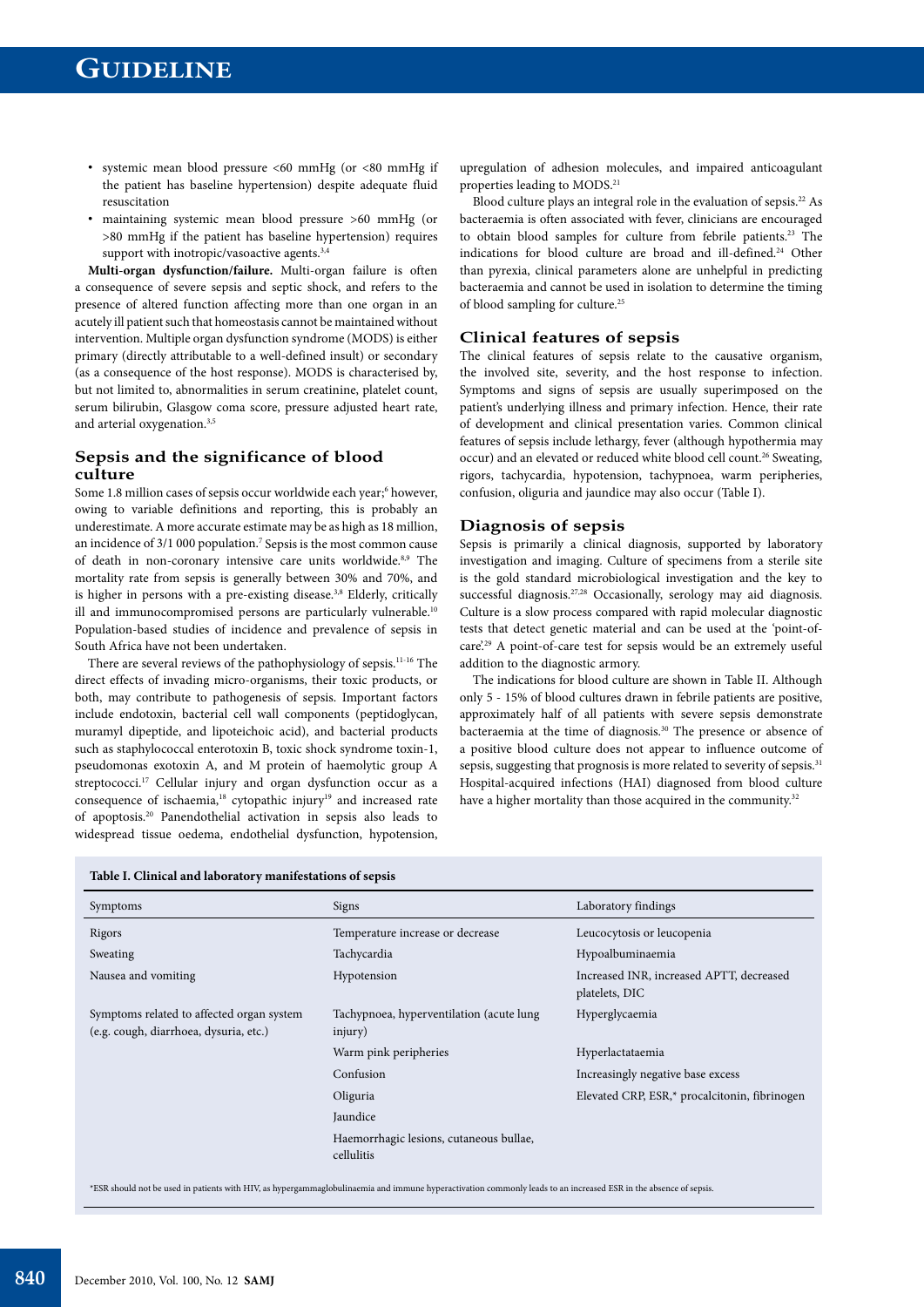#### **Table II. Indications for blood culture**

- 1. Clinical features of sepsis including tachycardia, tachypnoea, increased or sub-normal temperature and change in sensorium, hypotension or prostration
- 2. Suspicion of infective endocarditis
- 3. Pyrexia of unknown origin
- 4. Unexplained leucocytosis or leucopenia
- 5. Systemic and localised infections including suspected meningitis, osteomyelitis, septic arthritis, acute untreated bacterial pneumonia or other possible bacterial infection

### **Principles of sample collection for blood culture**

- 1. Blood cultures should be drawn when there is a clinical suspicion of bloodstream infection.33
- 2. Blood should not be collected from indwelling arterial or venous lines unless an infected intravenous line is suspected.<sup>34</sup> Should blood be drawn for culture from an indwelling line, a second specimen should be obtained from a peripheral site.
- 3. Two or more blood specimens should be collected using sterile technique at separate sites, before administering antibiotics.<sup>35-37</sup> Except in very unusual cases, no more than 3 sets of blood cultures should be collected in one 24-hour period. If all 4 sets are negative after 24 hours and sepsis is still suspected, more cultures may be collected.38 A larger number of cultures may have to be collected from persons already receiving antimicrobials<sup>39</sup> although, if clinical condition allows, stopping antibiotics and re-culturing after 48 hours is preferred.
- 4. Ideally, a minimum of 10 ml of blood, depending on the blood culture system used, should be inoculated into a culture bottle when taking blood from adults.40 Adequate volumes of blood improve detection of pathogenic organisms and reduce time to detection.
- 5. Arterial blood culture provides no advantage over venous samples.<sup>41</sup>
- 6. Changing needles between venepuncture and inoculation into culture bottles is controversial. Discontinuing this practice owing to lack of evidence that it decreases contamination and the increased risk of sharp injuries has been recommended.<sup>42,43</sup> However, a meta-analysis challenges this recommendation, suggesting a slight overall benefit of switching needles.<sup>44</sup> Until more definitive studies are available, we recommend that the risk of changing needles after venepuncture does not outweigh the benefit. More important ways to decrease contamination of blood culture bottles include the use of tincture of iodine as a disinfectant,<sup>45</sup> avoidance of drawing blood through existing intravenous lines<sup>34</sup> and disinfecting the membrane of the blood culture bottle.46
- 7. It is a medico-legal requirement that the patient's notes must always document acquiring blood for culture, including indication, site, time of taking blood culture and a legible name.

Table III details recommendations for how to correctly send blood to the laboratory for culture.

#### **Optimal number of blood cultures**

The optimal number of blood cultures that should be obtained in a febrile patient varies according to the suspected diagnosis or clinical condition, the suspicion of underlying infection, and the urgency of the need for treatment.<sup>47</sup>

- One blood culture is rarely, if ever, sufficient or advisable.<sup>21</sup> A positive result on a single culture is difficult to interpret, unless an unequivocal pathogen is isolated.
- Two blood cultures are usually adequate when continuous bacteraemia is anticipated.<sup>48</sup>
- Three blood cultures are reasonable when intermittent bacteraemia is suspected.49

We believe that more than 3 blood cultures is rarely justifiable in a resource-limited setting. Furthermore, the probability of obtaining a false-positive result increases steadily as more blood cultures are performed.

#### **Timing of blood cultures**

Few systematic studies have been conducted on the timing of blood cultures and the optimal interval between successive tests.<sup>38</sup> The ideal is to collect blood at time intervals ranging from one to several hours.<sup>50</sup> However, it is sufficient and appropriate to obtain blood from 2 separate sites within minutes of each other from patients who are acutely ill or those in whom the likelihood of continuous bacteraemia is high.<sup>51</sup> By contrast, in patients suspected to have intermittent bacteraemia, it is advisable to obtain multiple blood cultures 6 - 36 hours apart.38,52 One study showed no difference in yield whether blood samples for cultures performed within a 24-hour period were drawn simultaneously or at spaced intervals.<sup>53</sup> Antibiotics should not be withheld in sick patients apart from a reasonable delay to collect more than 1 culture sample.

#### **Volume of blood to be taken for culture**

A minimum of 10 ml (and preferably 20 ml) of blood should be obtained from adults,<sup>38,41,53,54</sup> and 1 - 5 ml (and preferably more) from infants and children.40,55,56 The yield from blood culture depends upon the volume of blood cultured,<sup>57-59</sup> the yield in adults increasing approximately 3% per ml of blood cultured.

Maintaining the correct ratio of blood to culture medium is important. Most blood culture bottles contain the anticoagulant sodium polyanetholsulphonate (SPS). SPS can inactivate lysozyme, some antibiotics, and parts of the complement cascade. However, SPS can also be toxic to certain fastidious organisms. Adding sufficient blood to the bottle helps negate this latter effect. A dilution of blood in broth by a ratio of 1:5 has been recommended.<sup>60,61</sup>

#### **Type of blood culture bottle**

Most blood culture systems are now automated, with some form of continuous monitoring to detect growth. The bottles contain broth supplemented with additives. Different bottles are designed either to be used in different patient groups, or to isolate different classes of pathogens. A few general principles apply:

- Standard aerobic bottles are suitable for the recovery of most common bacterial pathogens, including aerobes and facultative anaerobes. These are not as suitable for supporting the growth of strict anaerobes, and therefore traditional advice has been to use a paired set of aerobic and anaerobic bottles when taking blood cultures.<sup>62</sup> The routine use of anaerobic bottles has been questioned, as the incidence of anaerobic bacteraemia is decreasing<sup>61,63,64</sup> and most infections involving anaerobes are clinically suspected and appropriate empiric therapy is administered before blood culture results become available.<sup>65,66</sup> Conversely, improved yield of microorganisms when using aerobic-anaerobic paired blood cultures has been demonstrated.<sup>67,68</sup> Although firm evidence is unavailable, we believe that the routine use of anaerobic bottles is not warranted, particularly in resource-limited settings.
- Some manufacturers produce aerobic and anaerobic bottles with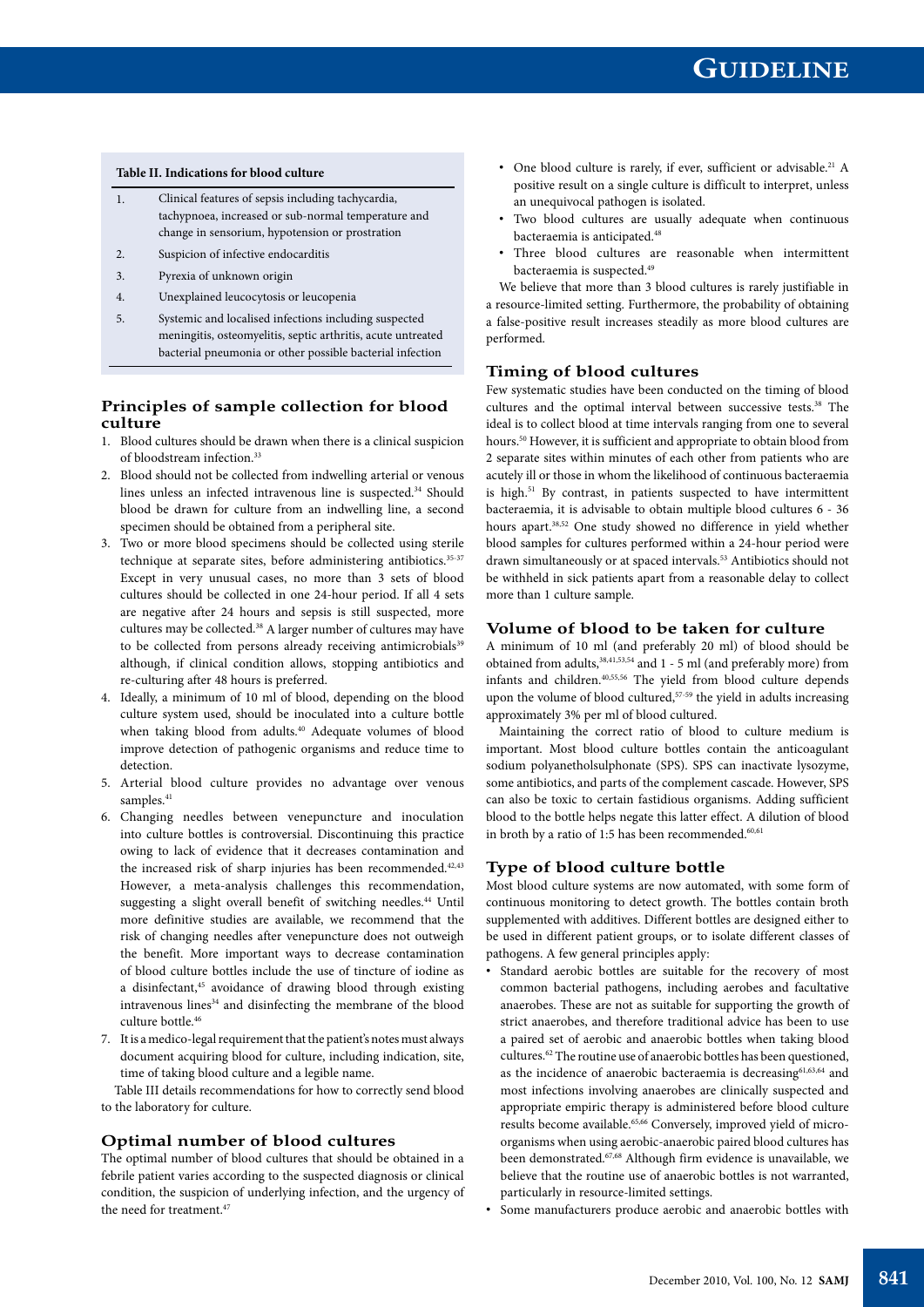#### **Table III. Procedure for blood culture**

| <b>Step</b>    | Procedure                                                                                                                                                                                                                                                                                                                                                                                                                                                                                                                                                                                  |
|----------------|--------------------------------------------------------------------------------------------------------------------------------------------------------------------------------------------------------------------------------------------------------------------------------------------------------------------------------------------------------------------------------------------------------------------------------------------------------------------------------------------------------------------------------------------------------------------------------------------|
| $\mathbf{1}$   | Verify the patient's identity: Ask the patient for his or her name. Check the armband. Look on wall above the bed or in the patient<br>notes to confirm identity.                                                                                                                                                                                                                                                                                                                                                                                                                          |
| 2              | Inform the patient of your intentions and explain the procedure. Always obtain verbal consent.                                                                                                                                                                                                                                                                                                                                                                                                                                                                                             |
| 3              | Assemble the correct materials required for blood culture:<br>• blood culture bottle(s)<br>• syringe (10 ml or more)<br>• needle (22 gauge or more)<br>• sterile gloves<br>tourniquet<br>$\bullet$<br>adhesive strip<br>$\bullet$<br>· povidone iodine or alcohol solution (or other suitable skin disinfectant)<br>• sterile pack containing cotton/gauze swabs, sterile paper x2 and waste bag<br>• patient labels<br>• sharps waste disposal bin.                                                                                                                                       |
| $\overline{4}$ | Open the sterile blood culture pack onto the trolley. Remove the sterile sheet and place under the patient's arm. Pour povidone iodine<br>or alcohol solution into fluid recess located on blood culture tray/pack. Drop needle and syringe onto sterile field.                                                                                                                                                                                                                                                                                                                            |
| 5              | Apply tourniquet and select a suitable vein. Wash hands with soap and water or disinfect with alcohol hand disinfectant. Dry your<br>hands or rub the hand disinfectant in until dry. Apply sterile gloves.                                                                                                                                                                                                                                                                                                                                                                                |
| 6              | Clean the puncture site with povidone or alcohol solution using aseptic technique. Allow 1 - 2 minutes for the disinfectant to dry.<br>Place green sterile cover with opening over site for blood culture.                                                                                                                                                                                                                                                                                                                                                                                 |
| 7              | Carefully insert needle into patient's blood vessel and collect a minimum of 10 ml of blood (adults). If using the vacutainer system,<br>the blood culture must be the first blood specimen to be collected.                                                                                                                                                                                                                                                                                                                                                                               |
| 8              | Release tourniquet. Remove needle and syringe from puncture site. Place dry swab on puncture site and apply pressure. If blood has<br>not been collected directly into the blood culture bottle with the vacutainer system, inoculate blood into culture bottle, having first<br>disinfected the top of the blood culture bottle with an alcohol swab (a webcol is adequate). <sup>50</sup> If blood is being collected for other tests,<br>always inoculate blood culture bottle first. Do not change needles between blood sample collection and inoculation of blood culture<br>bottle. |
| 9              | Gently rotate the blood culture bottle to mix the blood and culture medium (do not shake vigorously).                                                                                                                                                                                                                                                                                                                                                                                                                                                                                      |
| 10             | Label the blood culture bottle, making sure not to remove the 'tear-off' label on the bottle. Make sure that patient labels do not cover<br>the blood culture bottle bar code label and are not stuck across the bottom of the blood culture bottle. Complete a laboratory request<br>form. Remember to include the site, date and time of collection, full clinical information regarding the suspected diagnosis, and<br>contact details for the clinician responsible for the patient.                                                                                                  |
| 11             | Deliver the blood culture bottle to the laboratory as soon as possible. If there is a delay in getting the sample to the laboratory, do not<br>refrigerate the bottle; rather leave it at room temperature.                                                                                                                                                                                                                                                                                                                                                                                |

additives (such as charcoal or resins) that inactivate antibiotics. These are preferable when taking blood cultures from patients already on antimicrobials, but are more expensive. There is evidence that the average time to positivity with these bottles is shorter than with normal aerobic and anaerobic bottles; however, their cost-effectiveness is unclear.<sup>61</sup> Paediatric bottles are often supplemented with growth factors and usually have additives which will bind antibiotics, allowing improved recovery of bacteria. Together with the lower concentration of SPS, these features allow smaller volumes of blood to be inoculated.<sup>60,61</sup>

• Mycobacterial blood culture bottles contain broth suitable for the isolation of mycobacteria and are valuable for the detection of disseminated mycobacterial infections, both *M. tuberculosis* and non-tuberculous mycobacteria. However, these bottles are often also used to enhance the recovery of yeasts from blood, although there is less evidence to justify this practice.<sup>69,70</sup> Given the additional expense, routine blood culture bottles should be used for detection of candidaemia, and mycobacterial blood cultures should be reserved for suspected mycobacterial infections.<sup>71</sup>

### **Conclusion**

Blood culture remains one of the most important microbiological tests available to the clinician. Members of the healthcare team who perform blood cultures must have a sound comprehension of the principles that underlie this important diagnostic tool. These guidelines provide practical and accessible guidance for medical students, nurses and doctors on the correct performance of blood collection for culture and should be applicable to all levels of healthcare in South Africa. Adoption of these guidelines and implementation of procedures to improve the quality of blood culture investigations will reduce the risk of blood sample contamination and improve the management and care of patients with sepsis.

These guidelines are endorsed by the South African Society for Clinical Microbiology (SASCM).

The authors acknowledge Dr Colleen Bamford and Professors Janet Seggie, Vanessa Burch and Bongani Mayosi for their constructive comments during the development of this document.

Dr Ntusi receives support from the Discovery Foundation and the Medical Research Council of South Africa. Professor Mendelson receives support from PEPFAR USAID through the ANOVA Health Institute.